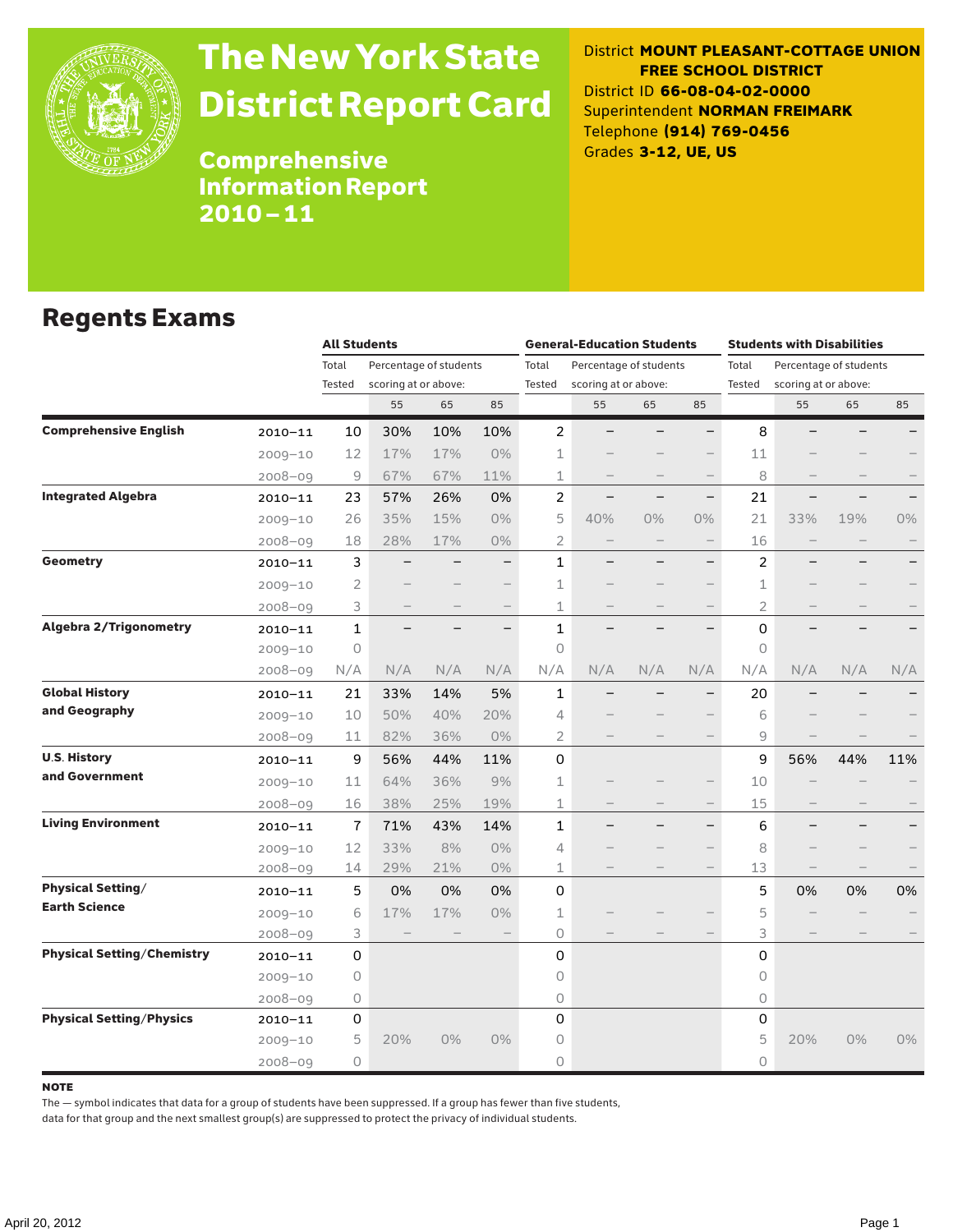# Regents Competency Tests

|                       |             | <b>All Students</b> |                  |                     |                          | <b>General-Education Students Students with Disabilities</b> |                  |  |  |
|-----------------------|-------------|---------------------|------------------|---------------------|--------------------------|--------------------------------------------------------------|------------------|--|--|
|                       |             | <b>Total Tested</b> | Percent Passing: | <b>Total Tested</b> | Percent Passing:         | <b>Total Tested</b>                                          | Percent Passing: |  |  |
| <b>Mathematics</b>    | $2010 - 11$ | 34                  | 44%              | 0                   |                          | 34                                                           | 44%              |  |  |
|                       | $2009 - 10$ | 41                  | 44%              | 10                  | 60%                      | 31                                                           | 39%              |  |  |
|                       | $2008 - 09$ | 47                  | 53%              | 1                   |                          | 46                                                           |                  |  |  |
| <b>Science</b>        | $2010 - 11$ | 38                  | 39%              | $\mathbf{1}$        | —                        | 37                                                           |                  |  |  |
|                       | $2009 - 10$ | 29                  | 17%              | 6                   | 17%                      | 23                                                           | 17%              |  |  |
|                       | $2008 - 09$ | $15\,$              | 27%              | 0                   |                          | 15                                                           | 27%              |  |  |
| <b>Reading</b>        | $2010 - 11$ | 4                   |                  | 1                   | -                        | 3                                                            |                  |  |  |
|                       | $2009 - 10$ | 12                  | 67%              | $\overline{2}$      |                          | 10                                                           |                  |  |  |
|                       | $2008 - 09$ | 19                  | 53%              | 1                   | $\qquad \qquad -$        | 18                                                           |                  |  |  |
| <b>Writing</b>        | $2010 - 11$ | 5                   | 100%             | 1                   | $\overline{\phantom{0}}$ | 4                                                            |                  |  |  |
|                       | $2009 - 10$ | 5                   | 60%              | 0                   |                          | 5                                                            | 60%              |  |  |
|                       | $2008 - 09$ | 12                  | 83%              | 0                   |                          | 12                                                           | 83%              |  |  |
| <b>Global Studies</b> | $2010 - 11$ | 16                  | 31%              | 1                   |                          | 15                                                           |                  |  |  |
|                       | $2009 - 10$ | 14                  | 36%              | 0                   |                          | 14                                                           | 36%              |  |  |
|                       | $2008 - 09$ | 31                  | 42%              | 1                   |                          | 30                                                           |                  |  |  |
| <b>U.S. History</b>   | $2010 - 11$ | 5                   | 20%              | $\overline{c}$      |                          | 3                                                            |                  |  |  |
| and Government        | $2009 - 10$ | 13                  | 31%              | $\bigcap$           |                          | 13                                                           | 31%              |  |  |
|                       | $2008 - 09$ | 24                  | 13%              | 2                   |                          | 22                                                           |                  |  |  |

#### **NOTE**

The — symbol indicates that data for a group of students have been suppressed. If a group has fewer than five students,

data for that group and the next smallest group(s) are suppressed to protect the privacy of individual students.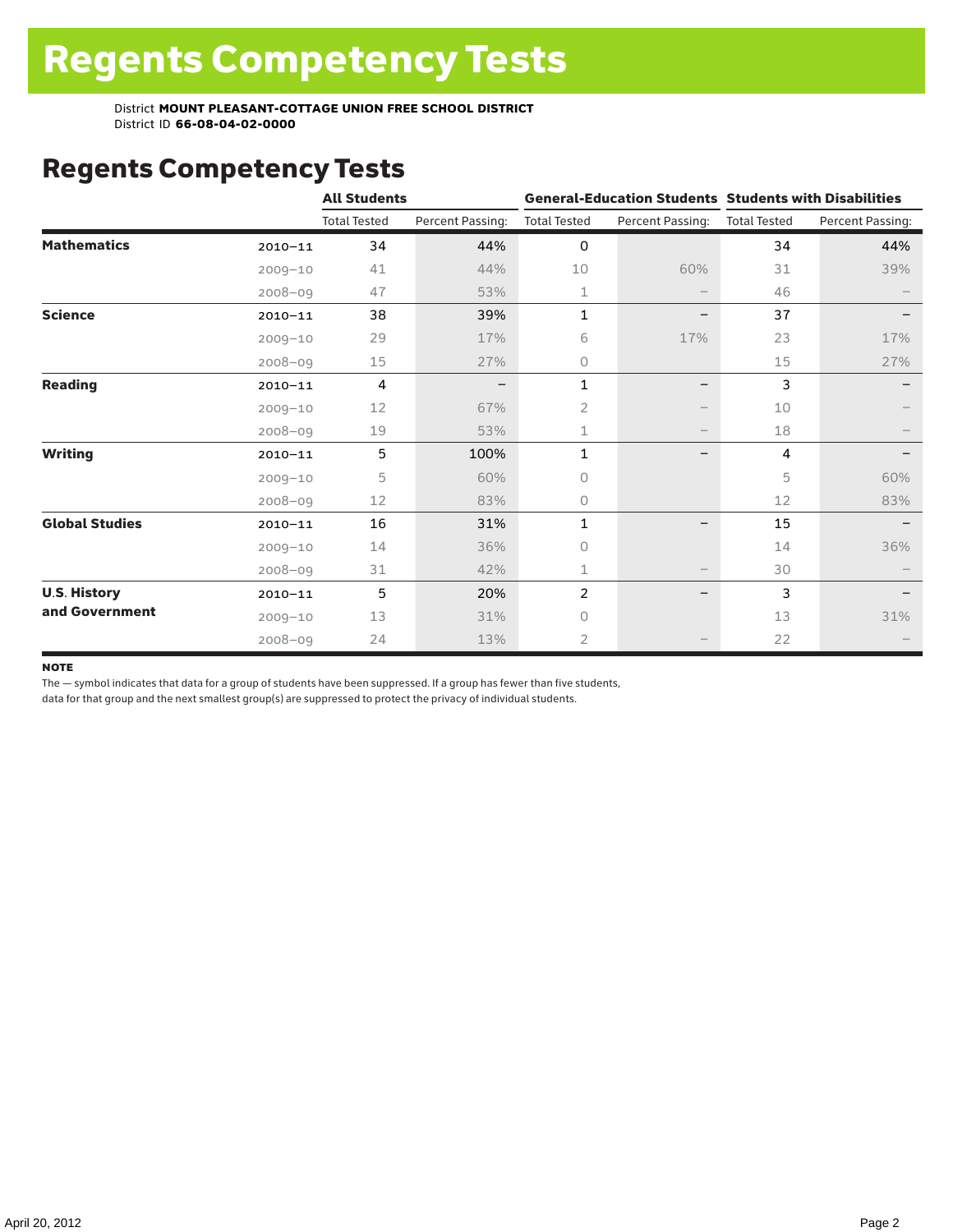### Statewide 2010–11 Results on the National Assessment of Educational Progress (NAEP)

|                            | % Below Basic | $%$ Basic | % Proficient | % Advanced |  |
|----------------------------|---------------|-----------|--------------|------------|--|
| <b>Grade 4 Reading</b>     | 32%           | 33%       | 26%          | 9%         |  |
| <b>Grade 8 Reading</b>     | 24%           | 41%       | 31%          | 4%         |  |
| <b>Grade 4 Mathematics</b> | 20%           | 44%       | 31%          | 5%         |  |
| <b>Grade 8 Mathematics</b> | 30%           | 40%       | 23%          | 7%         |  |

## Statewide 2010–11 NAEP Participation Rates for LEP Students and Students with Disabilities

|                                   | <b>Participation Rate</b> |
|-----------------------------------|---------------------------|
| <b>Grade 4 Reading</b>            |                           |
| Limited English Proficient        | 84%                       |
| <b>Students with Disabilities</b> | 85%                       |
| <b>Grade 8 Reading</b>            |                           |
| Limited English Proficient        | 77%                       |
| <b>Students with Disabilities</b> | 84%                       |
| <b>Grade 4 Mathematics</b>        |                           |
| Limited English Proficient        | 91%                       |
| <b>Students with Disabilities</b> | 90%                       |
| <b>Grade 8 Mathematics</b>        |                           |
| Limited English Proficient        | 92%                       |
| <b>Students with Disabilities</b> | 91%                       |

#### **NOTE**

The National Assessment of Educational Progress (NAEP), developed in 1969, is a nationally representative assessment of the performance of United States' students in mathematics, reading, science, writing, the arts, civics, economics, geography, and U.S. history. Teachers, principals, parents, policymakers, and researchers use NAEP results to assess progress and develop ways to improve education in the United States.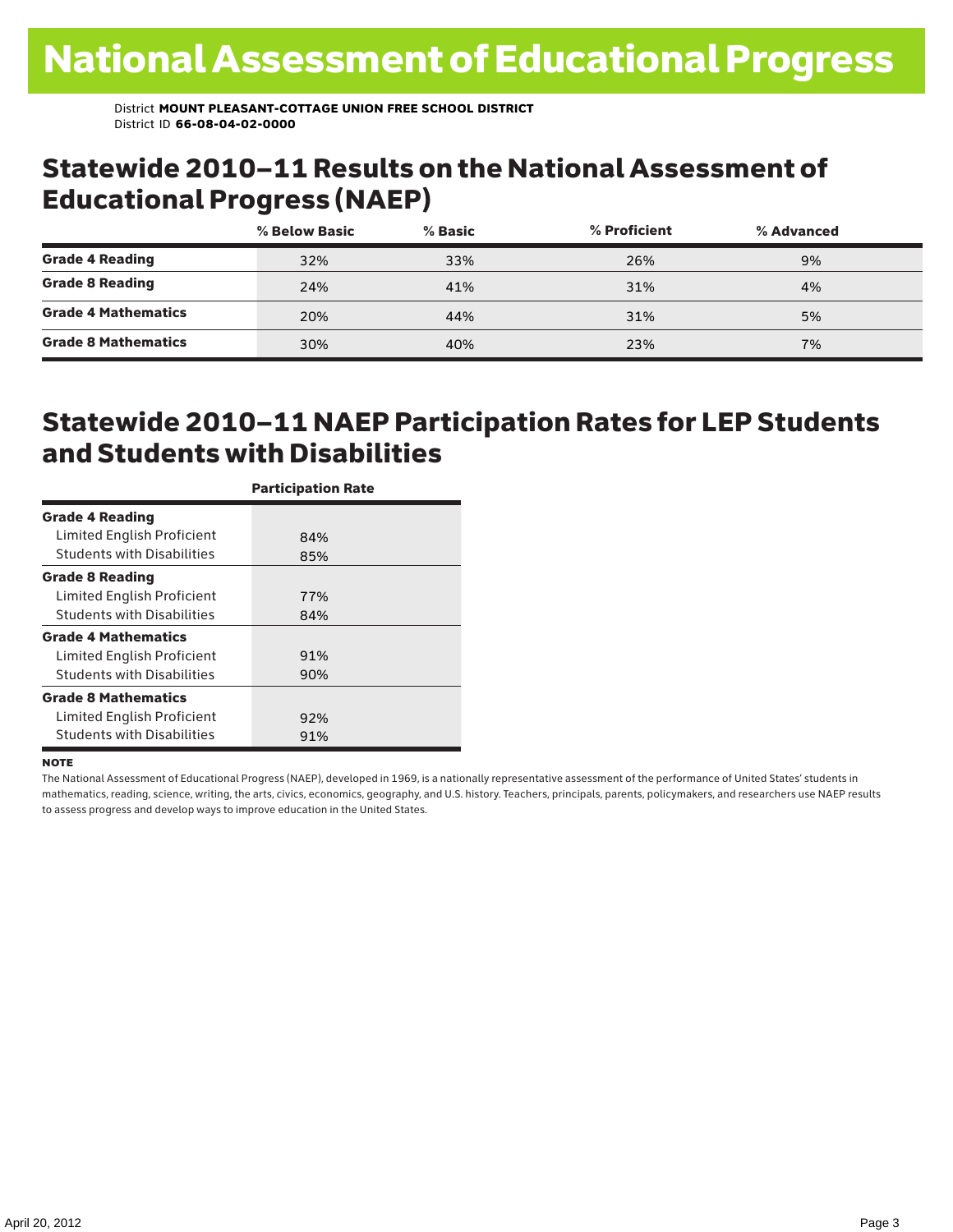## 2007 Total Cohort Performance on Regents Exams After Four Years

|                                        | <b>All Students</b> |           |                                    |              |   | <b>General-Education Students</b>                               |           |  |                                                         |  | <b>Students with Disabilities</b> |           |  |              |  |
|----------------------------------------|---------------------|-----------|------------------------------------|--------------|---|-----------------------------------------------------------------|-----------|--|---------------------------------------------------------|--|-----------------------------------|-----------|--|--------------|--|
|                                        | ohort<br>ō<br>ごこ    |           | Percentage of<br>students scoring: |              |   | ohort<br>힝<br>Percentage of<br>면<br>students scoring:<br>$\cup$ |           |  | Cohort<br>Enrollm<br>Percentage of<br>students scoring: |  |                                   |           |  |              |  |
|                                        |                     | $55 - 64$ |                                    | 65-84 85-100 |   |                                                                 | $55 - 64$ |  | 65-84 85-100                                            |  |                                   | $55 - 64$ |  | 65-84 85-100 |  |
| <b>Global History</b><br>and Geography | 35                  | 3%        | 0%                                 | 0%           |   | 3                                                               |           |  |                                                         |  | 32                                |           |  |              |  |
| <b>U.S. History</b><br>and Government  | 35                  | 3%        | 3%                                 | 0%           | 3 |                                                                 |           |  |                                                         |  | 32                                |           |  |              |  |
| <b>Science</b>                         | 35                  | 3%        | 0%                                 | 0%           | 3 |                                                                 |           |  |                                                         |  | 32                                |           |  |              |  |

#### New York State Alternate Assessments (NYSAA) 2010–11 All Students

|                        | All Students     |                            |   |   |   |  |  |  |  |
|------------------------|------------------|----------------------------|---|---|---|--|--|--|--|
|                        | Total            | Number of students scoring |   |   |   |  |  |  |  |
|                        | Tested at Level: |                            |   |   |   |  |  |  |  |
|                        |                  | $\mathbf{1}$               | 2 | 3 | 4 |  |  |  |  |
| <b>Secondary Level</b> |                  |                            |   |   |   |  |  |  |  |
| English Language Arts  | 11               | 1                          | 3 | 0 |   |  |  |  |  |
| <b>Mathematics</b>     | 11               | 1                          | 3 | 0 |   |  |  |  |  |
| Social Studies         | 11               | 4                          | 0 | O |   |  |  |  |  |
| Science                | 11               | O                          | 5 | O | 6 |  |  |  |  |

The New York State Alternate Assessment (NYSAA) is for students with severe cognitive disabilities. Results for students taking the NYSAA in English language arts, mathematics, and science at the elementary and middle levels are available in the *Accountability and Overview Report* part of *The New York State Report Card*.

#### **NOTE**

The — symbol indicates that data for a group of students have been suppressed. If a group has fewer than five students,

data for that group and the next smallest group(s) are suppressed to protect the privacy of individual students.